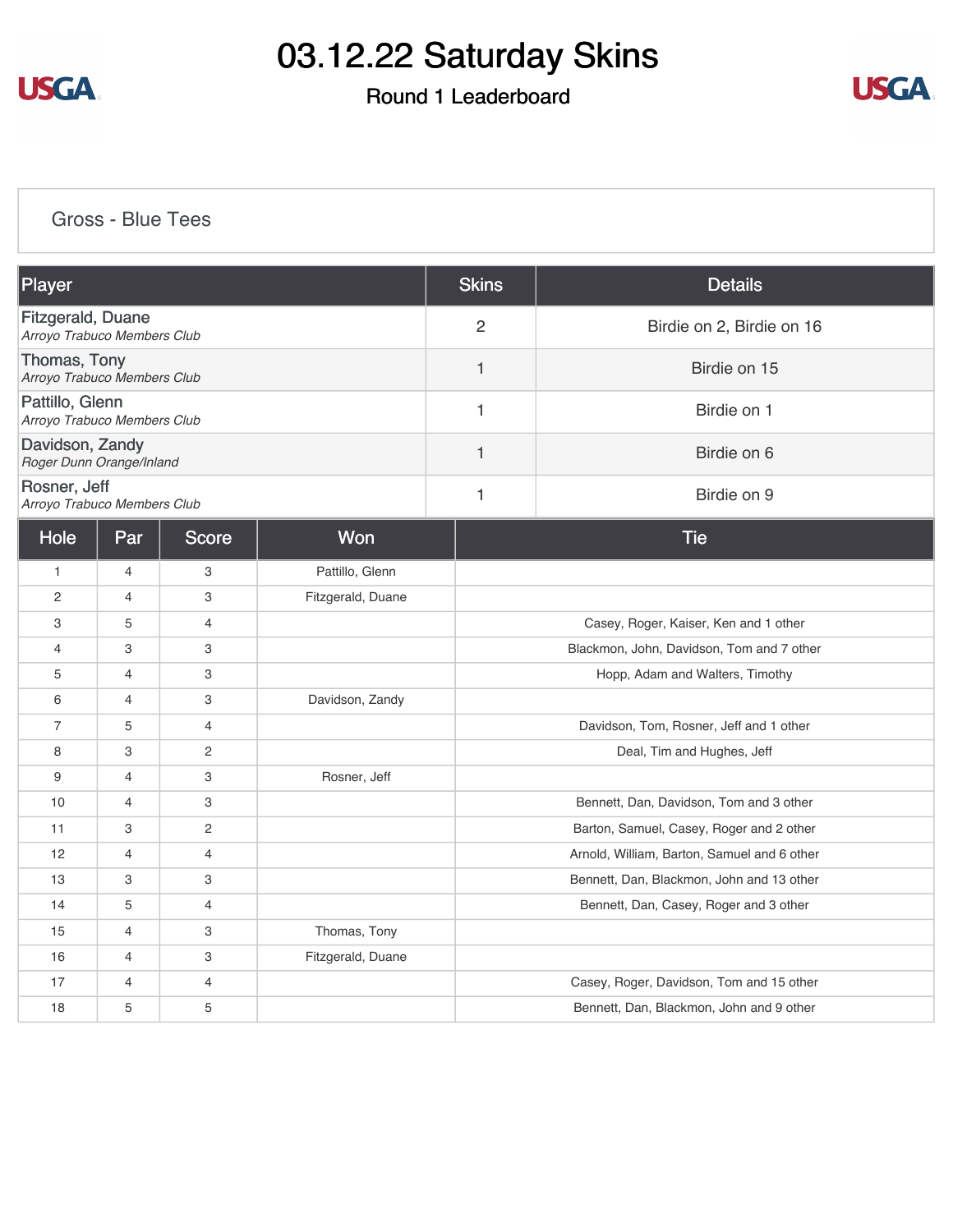

### Round 1 Leaderboard



[Net - Blue Tees](https://cdn2.golfgenius.com/v2tournaments/8291606766894997620?called_from=&round_index=1)

| Player                                                  |                            |                                  |                   | <b>Skins</b>                                  | <b>Details</b>                             |  |  |
|---------------------------------------------------------|----------------------------|----------------------------------|-------------------|-----------------------------------------------|--------------------------------------------|--|--|
| <b>Fitzgerald, Duane</b><br>Arroyo Trabuco Members Club |                            |                                  |                   | $\overline{2}$                                | Eagle on 2, Birdie on 16                   |  |  |
| Thomas, Tony                                            |                            | 1<br>Arroyo Trabuco Members Club |                   |                                               | Eagle on 15                                |  |  |
| <b>Walters, Timothy</b><br>Arroyo Trabuco Members Club  |                            |                                  |                   | 1                                             | Eagle on 5                                 |  |  |
| Hole                                                    | Won<br>Par<br><b>Score</b> |                                  |                   | <b>Tie</b>                                    |                                            |  |  |
| $\mathbf{1}$                                            | $\overline{4}$             | 3                                |                   |                                               | Davis, Craig, Hoffmann, Andrew and 2 other |  |  |
| $\mathbf{2}$                                            | $\overline{4}$             | $\mathbf{2}$                     | Fitzgerald, Duane |                                               |                                            |  |  |
| 3                                                       | 5                          | 3                                |                   | Kaiser, Ken and McLane, Jerry                 |                                            |  |  |
| 4                                                       | 3                          | 2                                |                   | Blackmon, John, Davidson, Tom and 5 other     |                                            |  |  |
| 5                                                       | $\overline{4}$             | $\mathbf{2}$                     | Walters, Timothy  |                                               |                                            |  |  |
| 6                                                       | $\overline{4}$             | 3                                |                   | Corbin, Ron and Davidson, Zandy               |                                            |  |  |
| $\overline{7}$                                          | 5                          | $\overline{4}$                   |                   | Corbin, Ron, Davidson, Tom and 2 other        |                                            |  |  |
| 8                                                       | 3                          | $\mathbf{1}$                     |                   | Deal, Tim and Hughes, Jeff                    |                                            |  |  |
| 9                                                       | $\overline{4}$             | 3                                |                   | Barton, Samuel, Hoffmann, Andrew and 5 other  |                                            |  |  |
| 10                                                      | $\overline{4}$             | 3                                |                   | Bennett, Dan, Davidson, Tom and 3 other       |                                            |  |  |
| 11                                                      | 3                          | $\overline{c}$                   |                   | Barton, Samuel, Casey, Roger and 7 other      |                                            |  |  |
| 12                                                      | $\overline{4}$             | 3                                |                   | Arnold, William, Barton, Samuel and 5 other   |                                            |  |  |
| 13                                                      | 3                          | 2                                |                   | Bennett, Dan, Blackmon, John and 7 other      |                                            |  |  |
| 14                                                      | 5                          | 4                                |                   | Bennett, Dan, Casey, Roger and 6 other        |                                            |  |  |
| 15                                                      | 4                          | $\mathbf{2}$                     | Thomas, Tony      |                                               |                                            |  |  |
| 16                                                      | $\overline{4}$             | 3                                | Fitzgerald, Duane |                                               |                                            |  |  |
| 17                                                      | $\overline{4}$             | 3                                |                   | Davidson, Tom, Fitzgerald, Duane and 14 other |                                            |  |  |
| 18                                                      | 5                          | $\overline{4}$                   |                   | Bennett, Dan, Blackmon, John and 4 other      |                                            |  |  |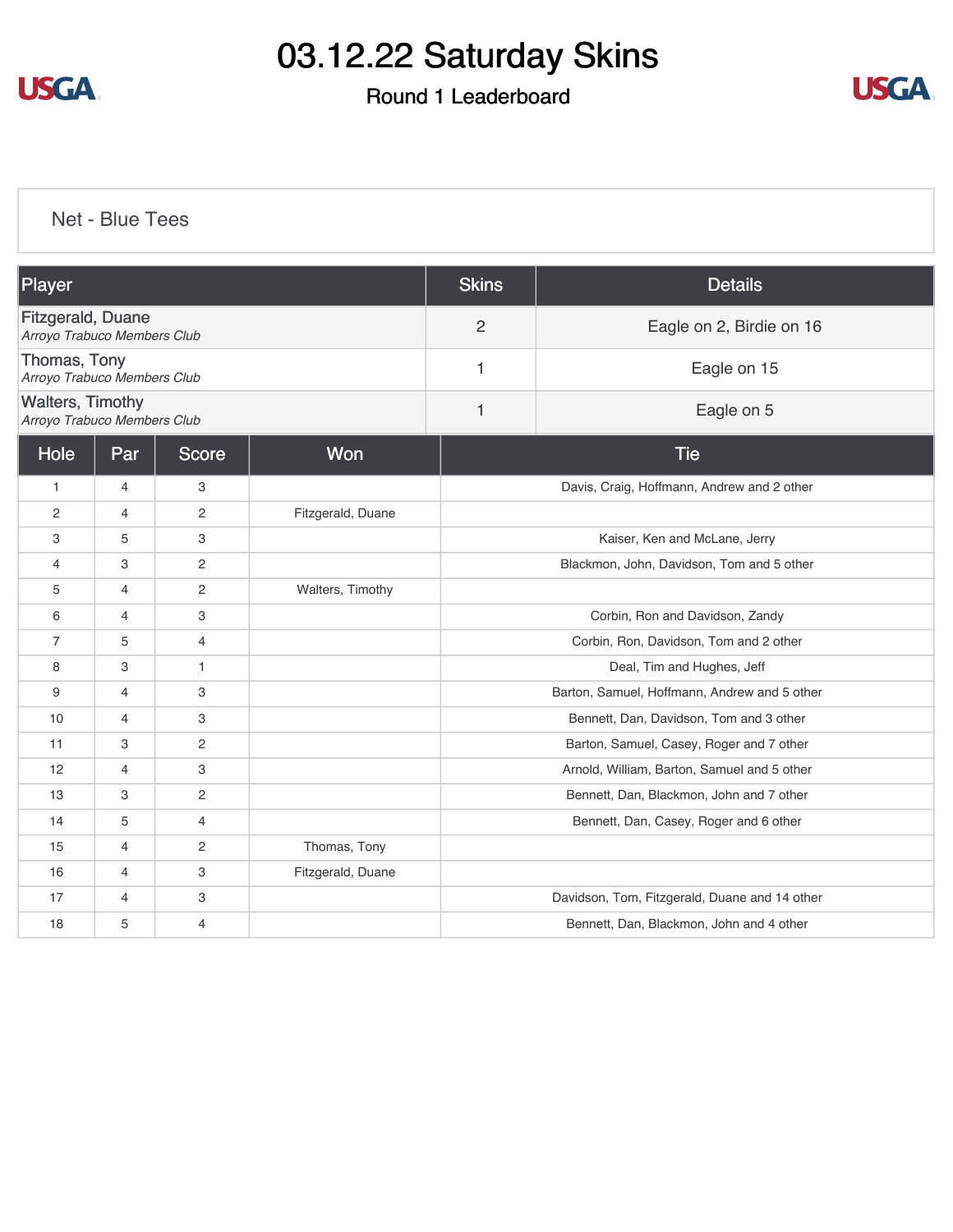

## Round 1 Leaderboard



### [Gross - White/Red Tees](https://cdn2.golfgenius.com/v2tournaments/8291607589549006965?called_from=&round_index=1)

| Player                                                  | <b>Skins</b> | <b>Details</b>                       |
|---------------------------------------------------------|--------------|--------------------------------------|
| Hurst, James<br>Arroyo Trabuco Members Club             | 3            | Birdie on 1, Birdie on 15, Par on 16 |
| Nelson, James<br>Arroyo Trabuco Members Club            |              | Birdie on 10                         |
| Pedzinski, Ron<br>Arroyo Trabuco Members Club           |              | Birdie on 14                         |
| <b>Tringale, Raymond</b><br>Arroyo Trabuco Members Club |              | Birdie on 12                         |
| Chin, Darrel<br>Arroyo Trabuco Members Club             |              | Par on 9                             |
| King, Debbie<br>Arroyo Trabuco Members Club             |              | Birdie on 11                         |

| Hole           | Par            | Score          | Won               | <b>Tie</b>                                   |
|----------------|----------------|----------------|-------------------|----------------------------------------------|
| $\mathbf{1}$   | 4              | 3              | Hurst, James      |                                              |
| $\overline{c}$ | 4              | 4              |                   | Christie, Richard, Ford, Richard and 1 other |
| 3              | 5              | 5              |                   | Harcar, John, Hurst, James and 3 other       |
| 4              | 3              | 3              |                   | Bayang, Vivian, Hurst, James and 1 other     |
| 5              | $\overline{4}$ | $\overline{4}$ |                   | Ford, Richard, Hurst, James and 2 other      |
| 6              | 4              | 4              |                   | Chin, Darrel, Colburn, Kirk and 1 other      |
| 7              | 5              | 5              |                   | Harcar, John, Nelson, James and 1 other      |
| 8              | 3              | 3              |                   | Bayang, Vivian, Chin, Darrel and 2 other     |
| 9              | $\overline{4}$ | $\overline{4}$ | Chin, Darrel      |                                              |
| 10             | $\overline{4}$ | 3              | Nelson, James     |                                              |
| 11             | 3              | $\mathbf{2}$   | King, Debbie      |                                              |
| 12             | 4              | 3              | Tringale, Raymond |                                              |
| 13             | 3              | 3              |                   | King, Debbie and Nelson, James               |
| 14             | 5              | $\overline{4}$ | Pedzinski, Ron    |                                              |
| 15             | $\overline{4}$ | 3              | Hurst, James      |                                              |
| 16             | 4              | 4              | Hurst, James      |                                              |
| 17             | 4              | $\overline{4}$ |                   | Christie, Richard, Colburn, Kirk and 4 other |
| 18             | 5              | 5              |                   | Ford, Richard and Hurst, James               |